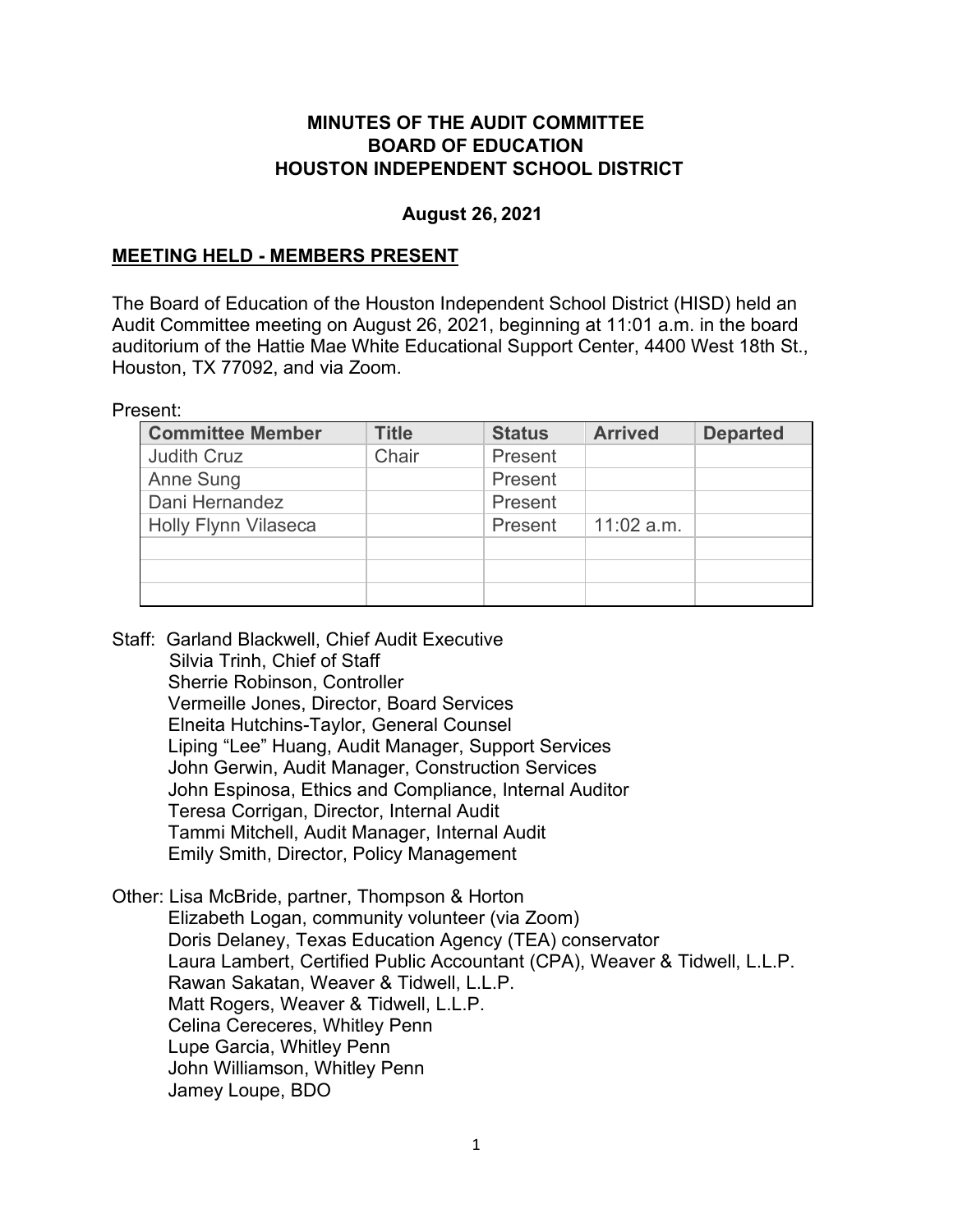### **MEETING CALLED TO ORDER - PURPOSE**

Committee Chair Cruz called the meeting to order at 11:01 a.m. and declared the board convened to consider matters pertaining to HISD as listed on the duly posted meeting notice.

### **DISCUSSION ITEMS**

#### **STATUS OF RECOMMENDATION IMPLEMENTATION FOR THE DISTRICT FINANCIAL STATEMENT AUDIT FOR FISCAL YEAR (FY) 2020**

Sherrie Robinson, HISD Controller, reported on the status of implementation recommendations, including:

- Capital leases
- Material weaknesses in internal control over financial reporting for goods receipts
- Significant deficiency in internal control over financial reporting in timely deposit of cash receipts
- Significant deficiency in internal control over financial reporting of collectability of receivables

Laura Lambert, CPA with Weaver & Tidwell, L.L.P., confirmed that the firm's review addresses each deficiency noted in the prior year and makes sure it has been addressed to their satisfaction.

## **DISTRICT FINANCIAL STATEMENT AUDIT UPDATE FOR FY 2021**

Laura Lambert, CPA, Weaver & Tidwell, L.L.P., reported on the ongoing audit progress, including:

- Audit progress of major federal and state financial assistance programs by testing internal control over compliance
- Tests for compliance related to major federal and state financial assistance programs performed with no deficiencies or findings as of interim fieldwork

The audit plan for year-end includes:

- Completion of single audit testing of compliance for major programs
- Substantive testing of account balances
- Review of the *Comprehensive Annual Financial Report*

## **BDO UPDATE FOR THE 2021 AUDIT PLAN**

Jamey Loupe, Managing Director, BDO Information Technology (IT) Advisory Services, reported on the status of ongoing IT audit plans for 2020–2021 and 2021–2022. Of eight audits active during this year, five are currently open, and two will be conducted in the next year.

The status of the 2020–2021 audit plan is as follows:

• Audits 1 and 2, Remote Network Access and IT Governance, were combined into one audit and are currently pending review by Chief Blackwell.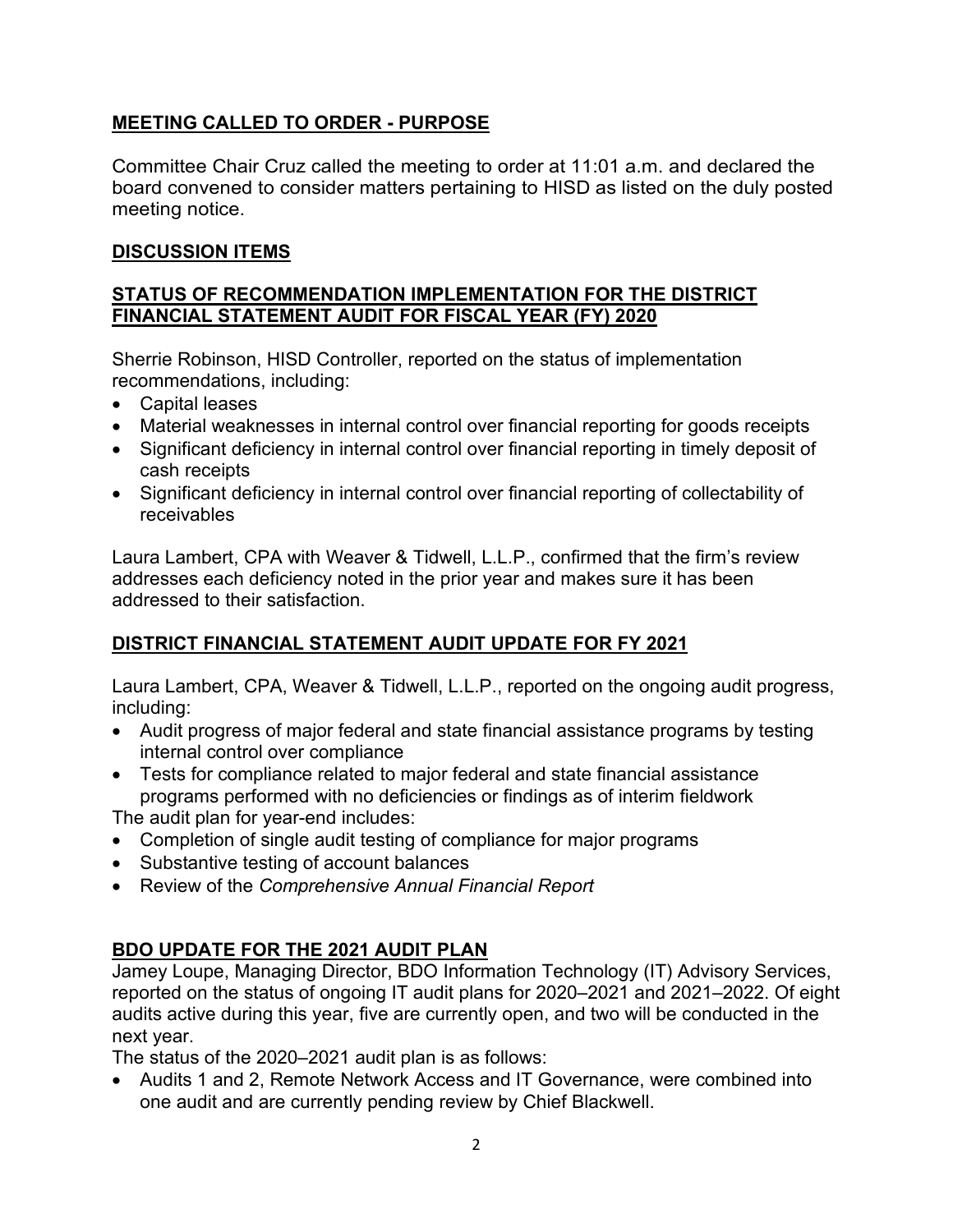- Audit 3, Prior Issue Follow-Up, is ready for distribution as of August 19, 2021.
- Audit 4, Vulnerability Assessment and Penetration Test, is in progress with HISD Chief Technology Officer. Issues will be discussed in closed session.
- Audit 5, IT Asset Management, is open and should go past 20-day extension.
- Audits 6 and 7, OneSource (SAP) and PowerSchool, have been delayed due to COVID-related scheduling and personnel issues but are scheduled to take place in 2021–2022.
- Audit 8, IT Risk Assessment, was completed May 10, 2021.

The status of the 2021–2022 audit plan is as follows:

- Audit 1, OneSource(SAP), is in planning stage for July 27, 2021.
- Audit 2, Audit Years 2020 and 2021 Prior Issue Follow-Up, is not started.
- Audit 3, PowerSchool, is planned for October 6, 2021–October 29, 2021.
- Audit 4, Enterprise Risk Assessment, is planned for November 3, 2021–January 21, 2022.
- Audit 5, MS SQL Database Administration and Security, is planned for January 5, 2022–May 13, 2022.
- Audit 6, Application Interfaces, is planned for May 2022 completion.
- Audit 7, IT Risk Assessment, is planned for April 2022 completion.

#### **AUDIT COMMITTEE CHARTER**

Committee Chair Cruz moved Audit Committee Charter agenda item to the November 2021 Audit Committee agenda.

#### **EXPECTATIONS FOR THE CHIEF AUDIT EXECUTIVE PERFORMANCE EVALUATION**

Chief Blackwell presented 2020–2021 expectations:

- Complete the board-approved audit plan.
- Remedy the areas that were identified as needing improvement in department assessment of the Institute of Internal Auditors Standards, Section 2000.
- Pass the E-Rate audit.
- Chief Blackwell presented proposed 2022–2023 expectations:
- Complete the board-approved 2022 audit plan.
- Migrate the Audit Department from Teammate to Teammate+ (Plus) for its audit management tool.
- Fill all vacant positions with qualified members.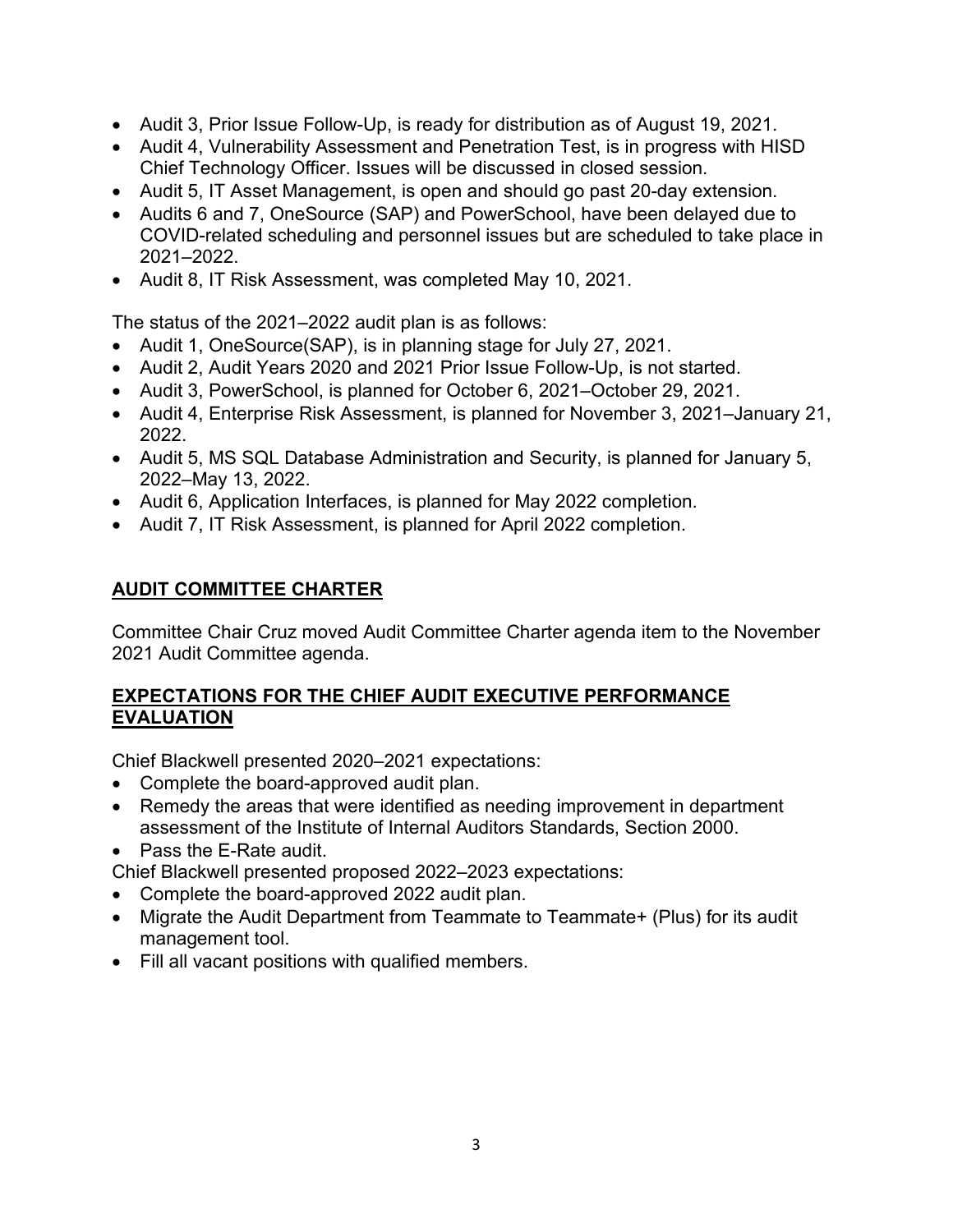# **STATUS OF LEGISLATIVE BUDGET BOARD (LBB) FINDINGS**

Chief Trinh shared an update on LBB findings. The status of each recommendation's implementation can be found at [www.houstonisd.org/LBB.](http://www.houstonisd.org/LBB) Fifty-two recommendations have been implemented to date, including:

- Recommendation 9, Development of the *Board Operating Procedures Manual*
- Recommendation 7, developing a superintendent evaluation process
- Recommendation 11, support of principals
- Recommendation 15, improving master scheduling process

### **Action Items:**

- ADMINISTRATION WAS ASKED TO PROVIDE THE DOLLAR AMOUNT SAVED FOR EACH LBB RECOMMENDATION COMPLETED ON THE LBB SITE.
- TRUSTEE CRUZ WILL DISCUSS WITH BOARD PRESIDENT A PLAN TO SCHEDULE CONVERSATION ABOUT REMAINING LBB RECOMMENDATIONS.

### **AUDIT COMMITTEE TRAINING**

Trustee Cruz requested that board members send any topics they would like to address in a board training, to be finalized in September or October.

#### **Action Items:**

• TRUSTEE CRUZ REQUESTED THAT BOARD MEMBERS SEND ANY TOPICS THEY WOULD LIKE TO ADDRESS IN A BOARD TRAINING, TO BE FINALIZED IN SEPTEMBER OR OCTOBER.

## **COVID-19 AUDIT UPDATE**

Celina Cereceres, Audit Partner at Whitley Penn, reported the results of a COVID-19 audit conducted in 2020–2021. In audit related to education processes, opportunities for improvement included:

- Tracking personal protective equipment (PPE) more effectively
- Integrating COVID and non-COVID dashboard with each other and PowerSchool
- Improving proper mask usage on 40 randomly visited campuses
- improving social distancing on 40 randomly visited campuses
- Providing signage as required by district's Communicable Disease Plan (CDP) Positive results in educational processes included:
- Implementation of the CDP and the Instructional Continuity Plan
- Acquisition and distribution of all technology for students and staff
- Distribution of PPE
- Meal distribution in collaboration with Houston Food Bank
- Development of customized professional development through digital platforms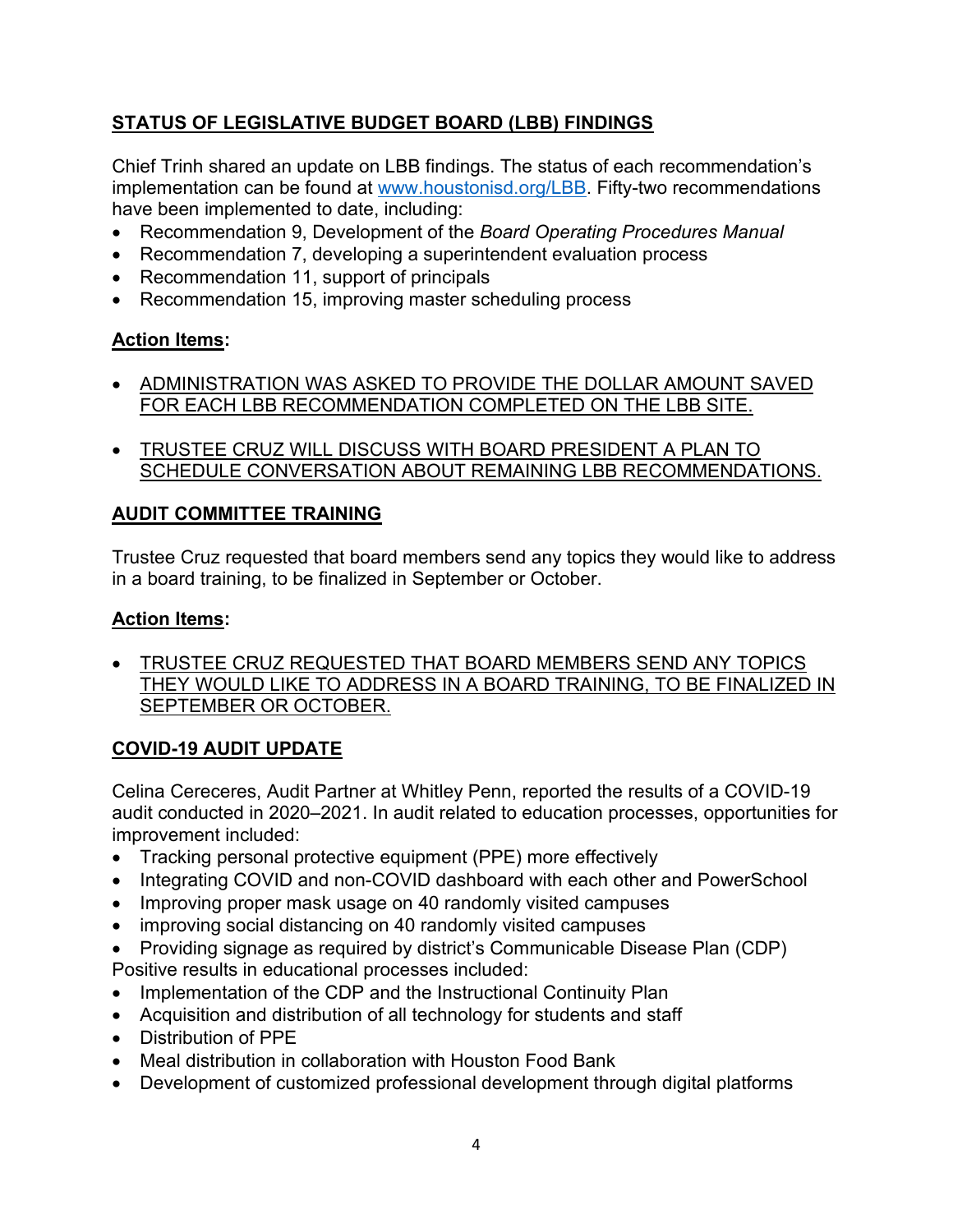Opportunities for improvement in audit of construction processes included:

- Need for electronic process for review and approval
- Need for remote data access through virtual private network (VPN) or online file share system
- Need to reconsider future school design planning, such as collaborative spaces and improved heating, ventilation, and air conditioning (HVAC) systems to increase ventilation
- Consider E-Builder construction management software

Positive results in audit of construction processes included:

- Implementation of the CDP
- Distribution of PPE
- Consistent and thorough disinfecting by custodial teams
- Successful protocols for social distancing and mask usage

Opportunities for improvement in audit of finance/operations processes included:

- Need for PPE at all campuses
- Need for service rotation schedule for filter changes and preventive equipment maintenance
- Delays in scheduled maintenance services
- Delays in additional cleaning services
- Challenges with automated phone system

Positive results in audit of finance/operations processes included:

- Implementation of CDP
- Reassignment of work assignments to other job duties to minimize waste of district resources
- VPN access provided to 415 employees with HISD laptops at no additional cost to district
- 339 hotspots were issued to 154 employees and 235 employees received laptops
- Significant decrease in utility expense of \$6.8 million

## **UPDATE ON THE STATUS OF THE 2021 INTERNAL AUDIT PLAN**

Chief Blackwell presented 2021 Audit Plan, which includes five audit practice areas: Education Program, Financial and Operations Audits, Construction Services, Information Technology Audits, and Information Technology Audits by 3rd Party.

Of 10 audits under the education program, three are in review (Assignment of Long-Term Associate Teachers, Student Attendance, and Review of Impacts from the COVID-19 Virus), and one audit (Teacher Appraisal Development System Follow-Up) is carrying over to 2023.

Of 10 audits under the financial and operations practice area, one (Nutrition Services Warehouse Inventory Observation) was issued at the time of the meeting and all are now complete.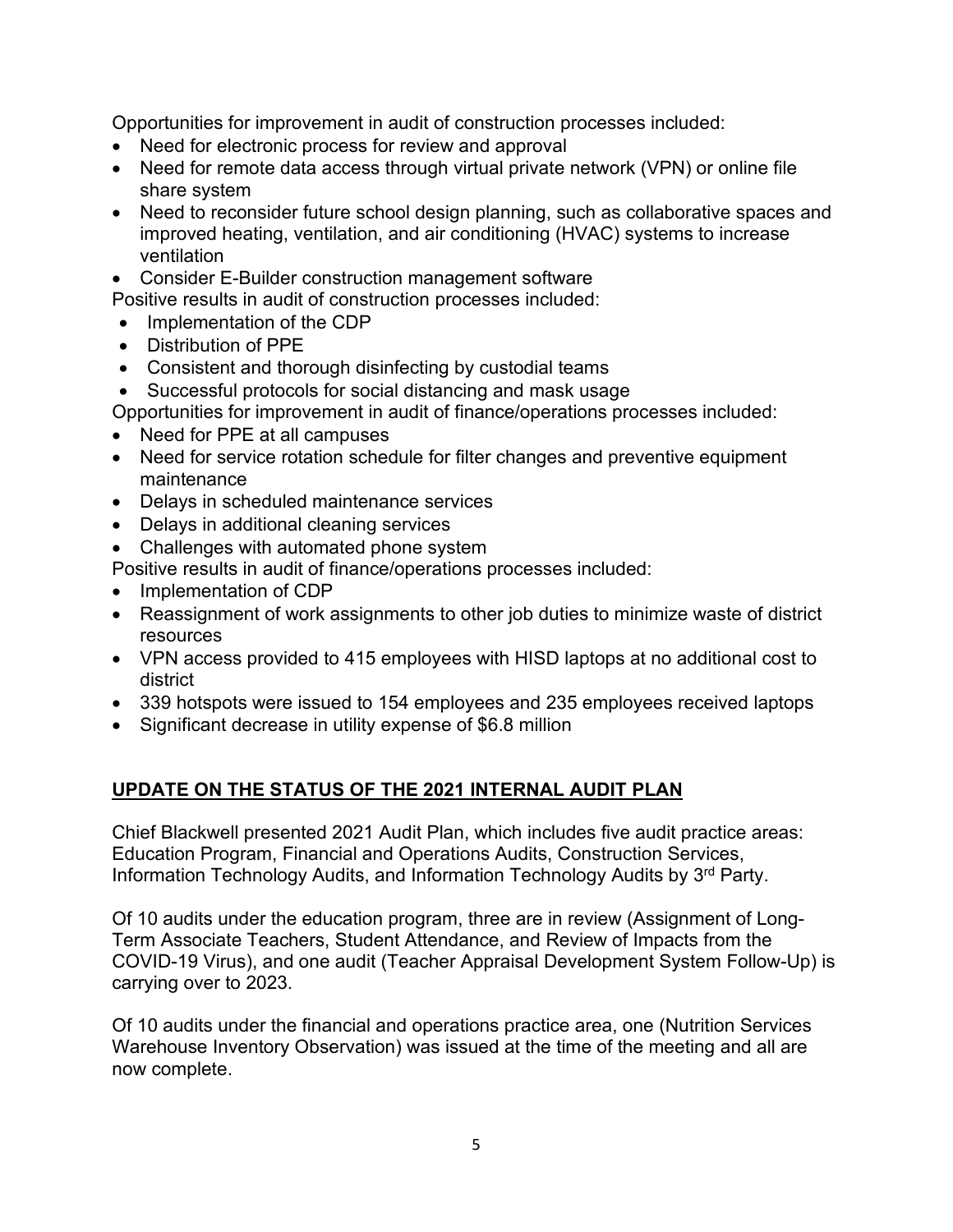Of 15 audits under the construction services practice area, two are completed, two are contingent on a 2021 bond offering, seven are in the reporting phase and scheduled to be issued in September, and three will carry over to 2022.

Thirty-four audits were completed from July 2020–August 2021.

### **UPDATE ON THE STATUS OF THE 2022 INTERNAL AUDIT PLAN**

Chief Blackwell presented an update on the status of the 2022 Audit Plan, which includes five audit practice areas: Education Program, Financial and Operations Audits, Construction Services, and Information Technology Audits. Eight audits are currently inprocess, and 27 audits have not yet started. Chief Blackwell stated the goal is to complete all audits by June 30, 2022.

### **Action Items:**

- CHIEF BLACKWELL STATED HE WOULD PROVIDE THE FULL BOARD A MONTHLY UPDATE OF STATUS OF AUDITS
- CHIEF BLACKWELL WILL PROVIDE INFORMATION ON WHICH AUDITS WILL BE CONDUCTED IN-HOUSE VS. CONTRACTED
- TRUSTEE FLYNN VILASECA REQUESTED INFORMATION ON DAYS TO EXPECTED COMPLETION FOR ONGOING AUDITS (AS IN BDO PRESENTATION)

Trustee Cruz noted that the following topics did not need to be approved and were for the committee's information only:

## • **STATUS OF OFFICE OF INTERNAL AUDIT 2020–2021 GOALS**

## • **PROPOSED OFFICE OF INTERNAL AUDIT 2021–2022 GOALS**

#### **ETHICS AND COMPLIANCE UPDATE**

## **E-RATE AUDIT**

Lupe Garcia, CPA for Whitley Penn, presented update on the results of E-Rate internal audit related to CAA board policies, E-Rate assets, training, and Semi-Annual Disclosure statement. Findings included the following:

- Verbiage, terminology, positions, and processes that were outdated
- Some E-rate assets were not in location where they were recorded to be (all were found in nearby locations)
- Training for new employees should happen within first forty-five days of employment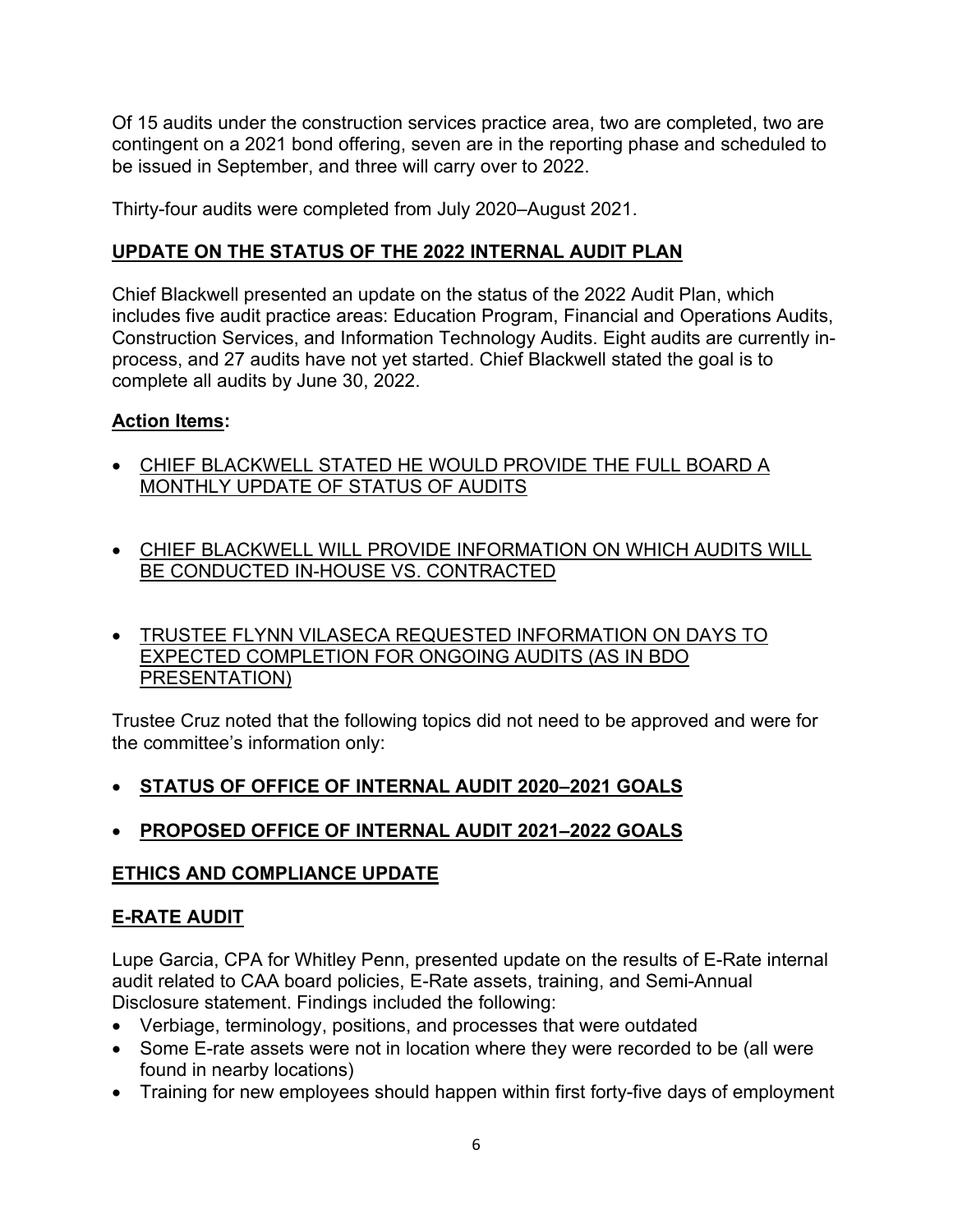• Some Semi-Annual Disclosure statements were not signed or signed outside of required timeframe

## **ETHICS AND COMPLIANCE AUDIT**

Celina Cereceres, Audit Partner at Whitley Penn, reported the results of Ethics and Compliance Office audit conducted in 2020–2021 related to current departmental procedures and manuals, management of ethics hotline, procedures over conflict-ofinterest monitoring for the Board of Education, and procedures over ethics training development and monitoring. Six audit findings pertained to the following:

- Department procedures manual
- Timely EthicsPoint case monitoring
- EthicsPoint user access
- Documentation of conflict-of-interest monitoring
- New hire ethics and compliance training
- Board code of ethics updates

The conclusion of the report is that the HISD Ethics and Compliance Office should enhance:

- Documentation of its internal controls and procedures over ethics hotline monitoring and conflict of interest monitoring
- Internal controls over monitoring the completion of ethics training for district personnel

Chief Blackwell reported on hiring and vacancies in the Ethics and Compliance department, including a newly hired Ethics and Compliance Director, Teresa Corrigan, and an investigator promoted internally.

Teresa Corrigan, Ethics and Compliance Director, shared status of Ethics and Compliance-related audits performed by External Audit, with four completed E-Rate program audits and six completed Ethics and Compliance department audits.

Accomplishments since June 1 include:

- Improvements made to the Ethics and Compliance online course
- Transition to new vendor background checks self-certification process
- Improvements in recordkeeping and response time of background checks, conflicts of interest cases, and hotline cases
- Progress in developing department procedures guides/process diagrams

For June–August 2021, the ethics hotline received 45 cases, with 22 previous cases closed in that period. As of this meeting, there are 45 open cases.